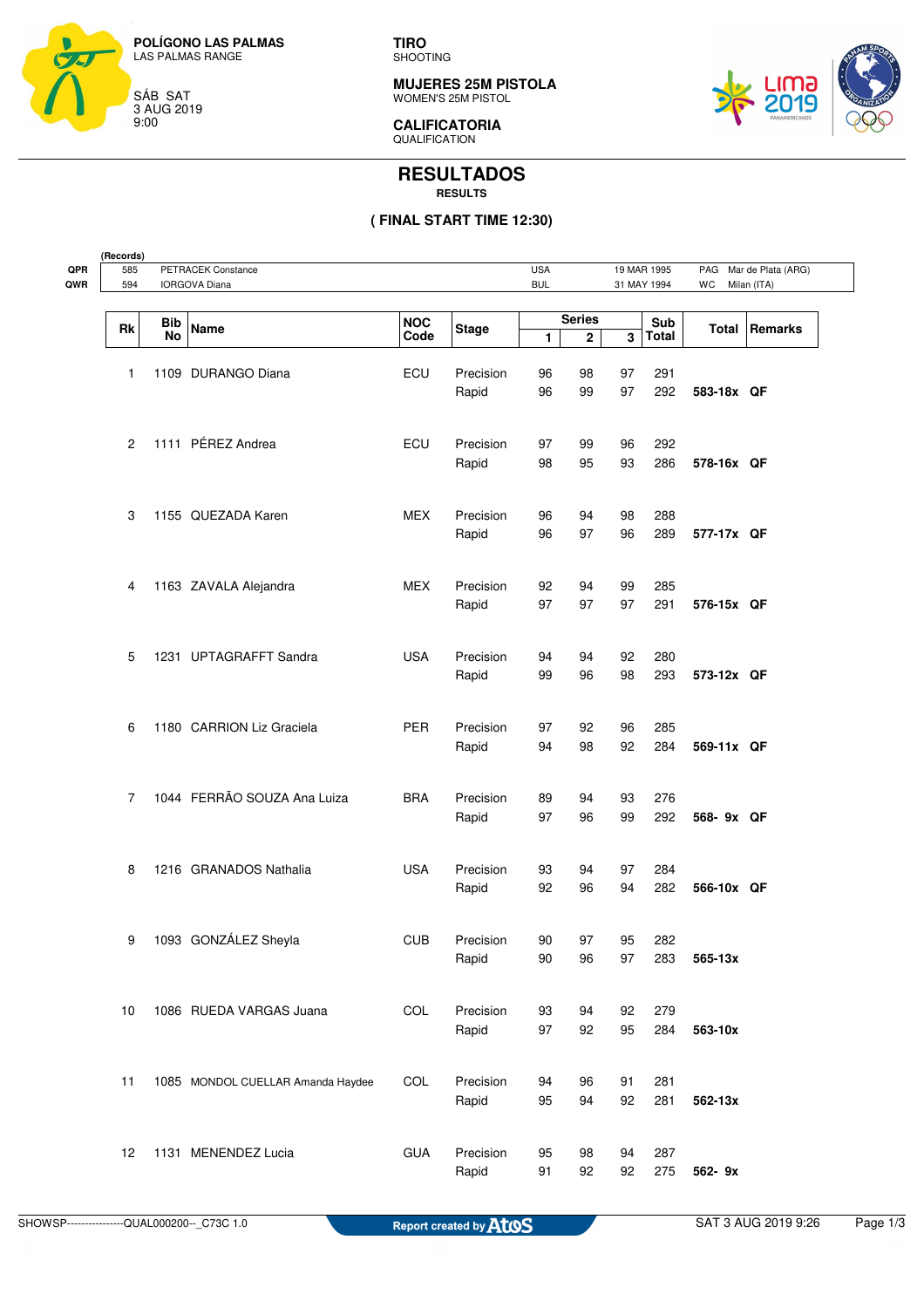

**TIRO** SHOOTING

**MUJERES 25M PISTOLA** WOMEN'S 25M PISTOL



**CALIFICATORIA** QUALIFICATION

## **RESULTADOS**

**RESULTS**

| <b>Bib</b><br>Rk |           | <b>Name</b>                 | <b>NOC</b> | <b>Stage</b> | <b>Series</b> |              |          | Sub          |              | Remarks |
|------------------|-----------|-----------------------------|------------|--------------|---------------|--------------|----------|--------------|--------------|---------|
|                  | <b>No</b> |                             | Code       |              | 1             | $\mathbf{2}$ | 3        | <b>Total</b> | <b>Total</b> |         |
|                  |           |                             |            |              |               |              |          |              |              |         |
| 13               |           | 1097 PÉREZ Laina            | <b>CUB</b> | Precision    | 94            | 92           | 91       | 277          |              |         |
|                  |           |                             |            | Rapid        | 95            | 99           | 90       | 284          | 561-18x      |         |
|                  |           |                             |            |              |               |              |          |              |              |         |
|                  |           |                             |            |              |               |              |          |              |              |         |
| 14               |           | 1129 LINARES Kimberly       | <b>GUA</b> | Precision    | 96<br>92      | 91<br>92     | 94<br>96 | 281<br>280   | 561-9x       |         |
|                  |           |                             |            | Rapid        |               |              |          |              |              |         |
|                  |           |                             |            |              |               |              |          |              |              |         |
| 15               |           | 1189 RIVERA Brianda         | <b>PER</b> | Precision    | 92            | 93           | 87       | 272          |              |         |
|                  |           |                             |            | Rapid        | 96            | 97           | 93       | 286          | 558-8x       |         |
|                  |           |                             |            |              |               |              |          |              |              |         |
|                  |           |                             |            |              |               |              |          |              |              |         |
| 16               |           | 1038 DE CASTRO Rachel       | <b>BRA</b> | Precision    | 94            | 96           | 96       | 286          |              |         |
|                  |           |                             |            | Rapid        | 92            | 91           | 87       | 270          | 556-14x      |         |
|                  |           |                             |            |              |               |              |          |              |              |         |
|                  |           |                             |            |              |               |              |          |              |              |         |
| 17               |           | 1114 DOMINGUEZ Ashely       | <b>ESA</b> | Precision    | 90            | 91           | 91       | 272          |              |         |
|                  |           |                             |            | Rapid        | 95            | 91           | 98       | 284          | 556-9x       |         |
|                  |           |                             |            |              |               |              |          |              |              |         |
| 18               |           | 1078 NÚÑEZ Jocelyn          | CHI        | Precision    |               | 94           | 93       |              |              |         |
|                  |           |                             |            |              | 93<br>93      | 90           | 92       | 280<br>275   |              |         |
|                  |           |                             |            | Rapid        |               |              |          |              | 555-10x      |         |
|                  |           |                             |            |              |               |              |          |              |              |         |
| 19               |           | 1116 LANDAVERDE Erika       | <b>ESA</b> | Precision    | 85            | 89           | 93       | 267          |              |         |
|                  |           |                             |            | Rapid        | 96            | 95           | 95       | 286          | 553-8x       |         |
|                  |           |                             |            |              |               |              |          |              |              |         |
|                  |           |                             |            |              |               |              |          |              |              |         |
| 20               |           | 1211 MAUTONE Julieta        | <b>URU</b> | Precision    | 92            | 99           | 95       | 286          |              |         |
|                  |           |                             |            | Rapid        | 90            | 86           | 89       | 265          | $551 - 11x$  |         |
|                  |           |                             |            |              |               |              |          |              |              |         |
|                  |           |                             |            |              |               |              |          |              |              |         |
| 21               |           | 1202 VALENTIN Jennifer      | <b>PUR</b> | Precision    | 95            | 92           | 92       | 279          |              |         |
|                  |           |                             |            | Rapid        | 88            | 94           | 90       | 272          | 551-9x       |         |
|                  |           |                             |            |              |               |              |          |              |              |         |
| 22               |           | 1056 BRITTON Kimberly       | CAN        | Precision    | 93            | 95           | 93       | 281          |              |         |
|                  |           |                             |            | Rapid        | 91            | 89           | 87       | 267          | 548-11x      |         |
|                  |           |                             |            |              |               |              |          |              |              |         |
|                  |           |                             |            |              |               |              |          |              |              |         |
| 23               |           | 1070 WACHOWICH Lea          | CAN        | Precision    | 88            | 86           | 92       | 266          |              |         |
|                  |           |                             |            | Rapid        | 93            | 95           | 88       | 276          | 542- 6x      |         |
|                  |           |                             |            |              |               |              |          |              |              |         |
|                  |           |                             |            |              |               |              |          |              |              |         |
| 24               |           | 1139 GALLO Sthephany        | <b>HON</b> | Precision    | 92            | 95           | 95       | 282          |              |         |
|                  |           |                             |            | Rapid        | 82            | 80           | 78       | 240          | 522-8x       |         |
|                  |           |                             |            |              |               |              |          |              |              |         |
|                  |           |                             |            |              |               |              |          |              |              |         |
| 25               |           | 1006 MATA GONZALEZ Victoria | <b>DOM</b> | Precision    | 91            | 88           | 91       | 270          |              |         |
|                  |           |                             |            | Rapid        | 78            | 84           | 85       | 247          | 517- 6x      |         |